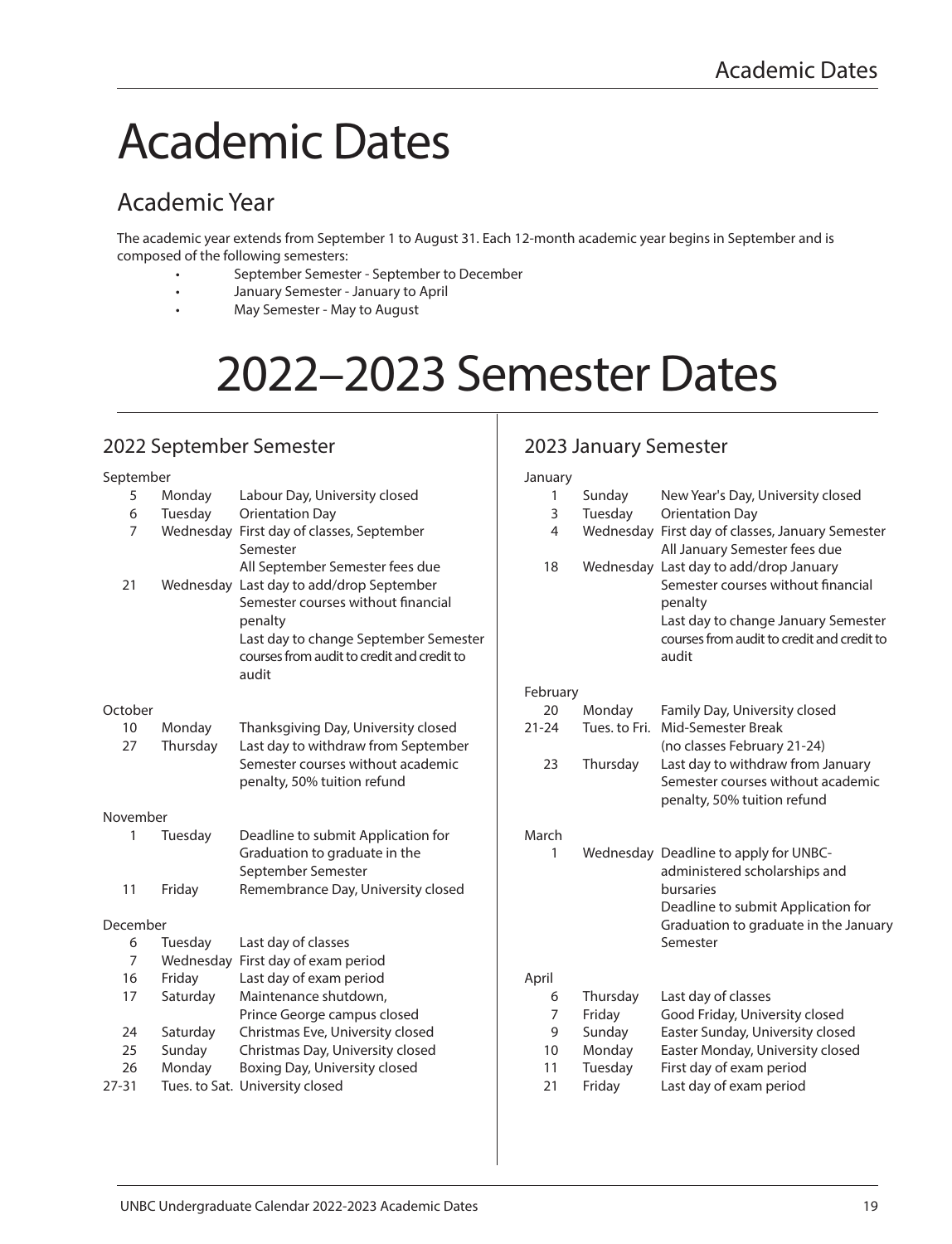## 2023 May Semester and 2023 Spring Intersession

| May  |                |           |                                                                                                                                                                  |
|------|----------------|-----------|------------------------------------------------------------------------------------------------------------------------------------------------------------------|
|      | 1              | Monday    | First day of classes, May Semester and<br>Spring Intersession<br>All May Semester fees due, including<br>Spring/Summer Intersessions                             |
|      | 5              | Friday    | *Last day to add/drop Spring<br>Intersession courses without financial<br>penalty                                                                                |
|      | 15             | Monday    | Last day to add/drop May Semester<br>courses without financial penalty<br>Last day to change May Semester<br>courses from audit to credit<br>and credit to audit |
|      | 18             | Thursday  | *Last day to withdraw from Spring<br>Intersession courses without academic<br>penalty, 50% tuition refund                                                        |
|      | 22             | Monday    | Victoria Day, University closed                                                                                                                                  |
|      | 26             | Friday    | Convocation Day (Prince George<br>campus)                                                                                                                        |
| June |                |           |                                                                                                                                                                  |
|      | 9              | Friday    | Last day of classes, Spring Intersession                                                                                                                         |
|      | 12             | Monday    | First day of exam period, Spring<br>Intersession                                                                                                                 |
|      | 16             | Friday    | Last day of exam period, Spring<br>Intersession                                                                                                                  |
|      | 17             | Saturday  | Maintenance shutdown, Prince George<br>campus closed                                                                                                             |
|      | 19 June-3 July |           | Mid-Semester Break (no classes June 19-<br>July 3)                                                                                                               |
|      | 20             | Tuesday   | Last day to withdraw from May<br>Semester courses without academic<br>penalty, 50% tuition refund                                                                |
|      | 30             | Wednesday | Recommended deadline to apply for<br>the BC Student Assistance Program (BC<br>Student Loans)                                                                     |

## 2023 May Semester continued and 2023 Summer Intersession

| July   |          |                                                                                                          |
|--------|----------|----------------------------------------------------------------------------------------------------------|
| 1      | Saturday | Canada Day                                                                                               |
| 3      | Monday   | University closed in lieu of Canada<br>Day                                                               |
| 4      | Tuesday  | First day of classes, Summer<br>Intersession                                                             |
| 10     | Monday   | *Last day to add/drop Summer<br>Intersession courses without financial<br>penalty                        |
| 15     | Saturday | Deadline to submit Application<br>for Graduation to graduate in the May<br>semester                      |
| 21     | Friday   | Last day to withdraw from Summer<br>Intersession courses without academic<br>penalty, 50% tuition refund |
| August |          |                                                                                                          |
| 7      | Monday   | BC Day, University closed                                                                                |
| 11     | Friday   | Last day of classes, May Semester and<br>Summer Intersession                                             |
| 14     | Monday   | First day of exam period, May<br>Semester and Summer Intersession                                        |
| 18     | Friday   | Last day of exam period, May<br>Semester and Summer Intersession                                         |

\*For condensed courses, the last day to withdraw (50% tuition refund) is indicated in the course-specific documentation.

## 2022 – 2023 Senate Dates

September 28, 2022 January 25, 2023 May 24, 2023 October 26, 2022 February 22, 2023 June 28, 2023 November 23, 2022 March 22, 2023 August 23, 2023

April 26, 2023